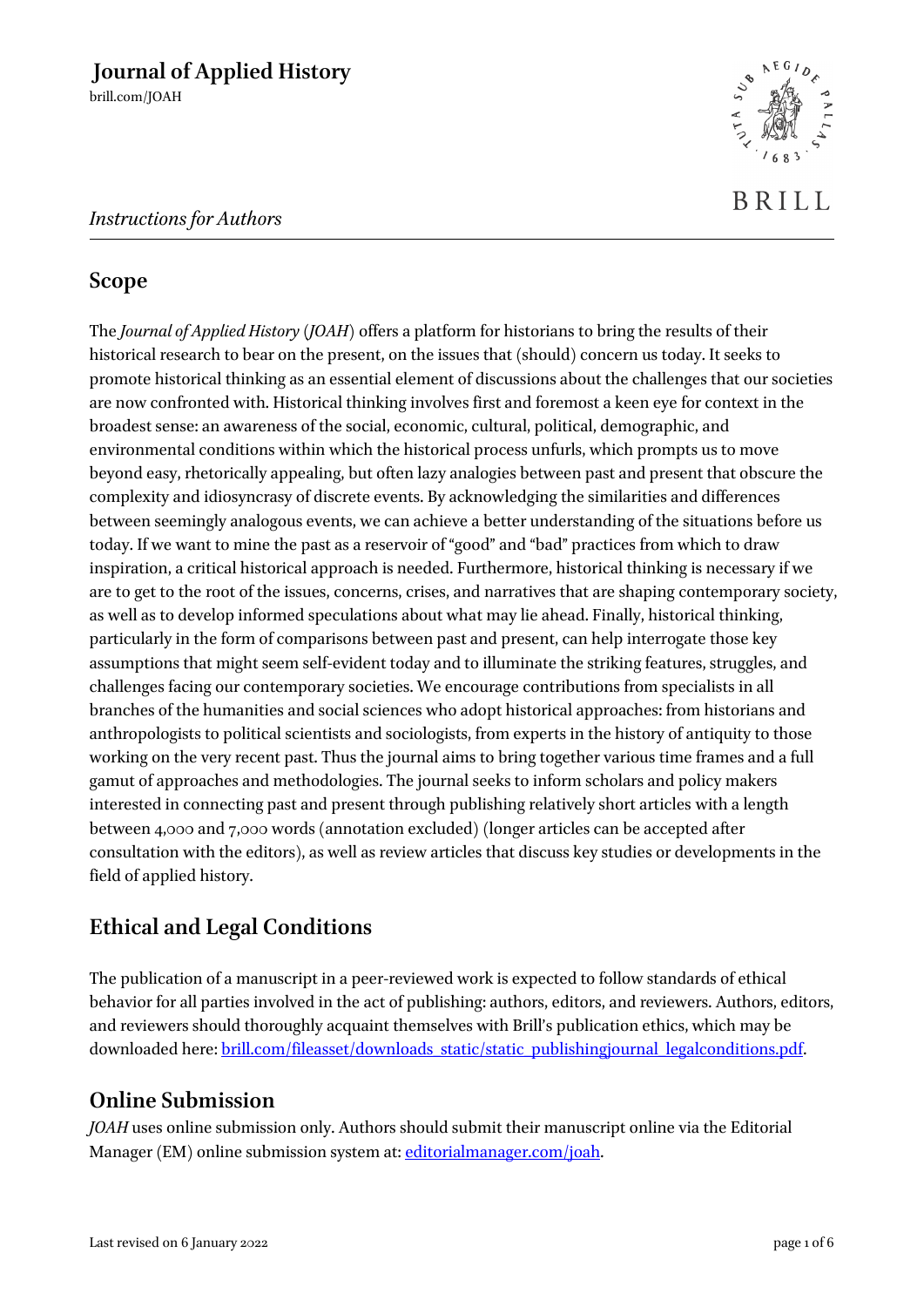

## *Instructions for Authors*

First-time users of EM need to register first. Go to the website and click on the "Register Now" link in the login menu. Enter the information requested. During registration you can fill in your username and password, click on the "send details" link in the login section, and enter your e-mail address exactly as you entered it when you registered. Your login codes will then be e-mailed to you. Prior to submission, authors are encouraged to read the "Instructions for Authors." When submitting via the website, you will be guided stepwise through the creation and uploading of the various files. A revised document is uploaded the same way as the initial submission. The system automatically generates an electronic (PDF) proof, which is then used for reviewing purposes. All correspondence, including the editor's request for revision and final decision, is sent by e-mail.

## *Double-blind Peer Review*

*JOAH* uses a double-blind peer review system, which means that manuscript author(s) do not know who the reviewers are and that reviewers do not know the names of the author(s).

When you submit your article, you will be asked to submit a separate title page that includes the full title of the manuscript, the names and complete contact details of all authors, abstract, keywords and any acknowledgement texts. This page will not be accessible to the referees. All other files (manuscript, figures, tables, etc.) should not contain any information concerning author names, institutions, etc. The names of these files and the document properties should also be anonymized.

## *Contact Address*

For any questions or problems relating to your manuscript, please contact the Editors-in-Chief, Harm Kaal and Jelle van Lottum at: [journalofappliedhistory@ru.nl.](mailto:journalofappliedhistory@ru.nl.)

For questions about Editorial Manager, authors can also contact the Brill EM Support Department at: [em@brill.com.](mailto:mailtoem@brill.com)

## **Submission Requirements**

### *Language*

*JOAH* publishes articles in English. Contributions should be grammatically correct and in good literary style. All spelling should be consistent.

### *Font*

Ordinary Roman style text Arial and Times New Roman that come with Microsoft Windows are fine. For extended characters, authors should ensure that they use a Unicode friendly font such as the Brill [\(brill.com/about/brill-fonts\)](http://www.brill.com/about/brill-fonts).

## *Unicode and Non-Roman Fonts*

The Editors request the use of Unicode-friendly fonts only.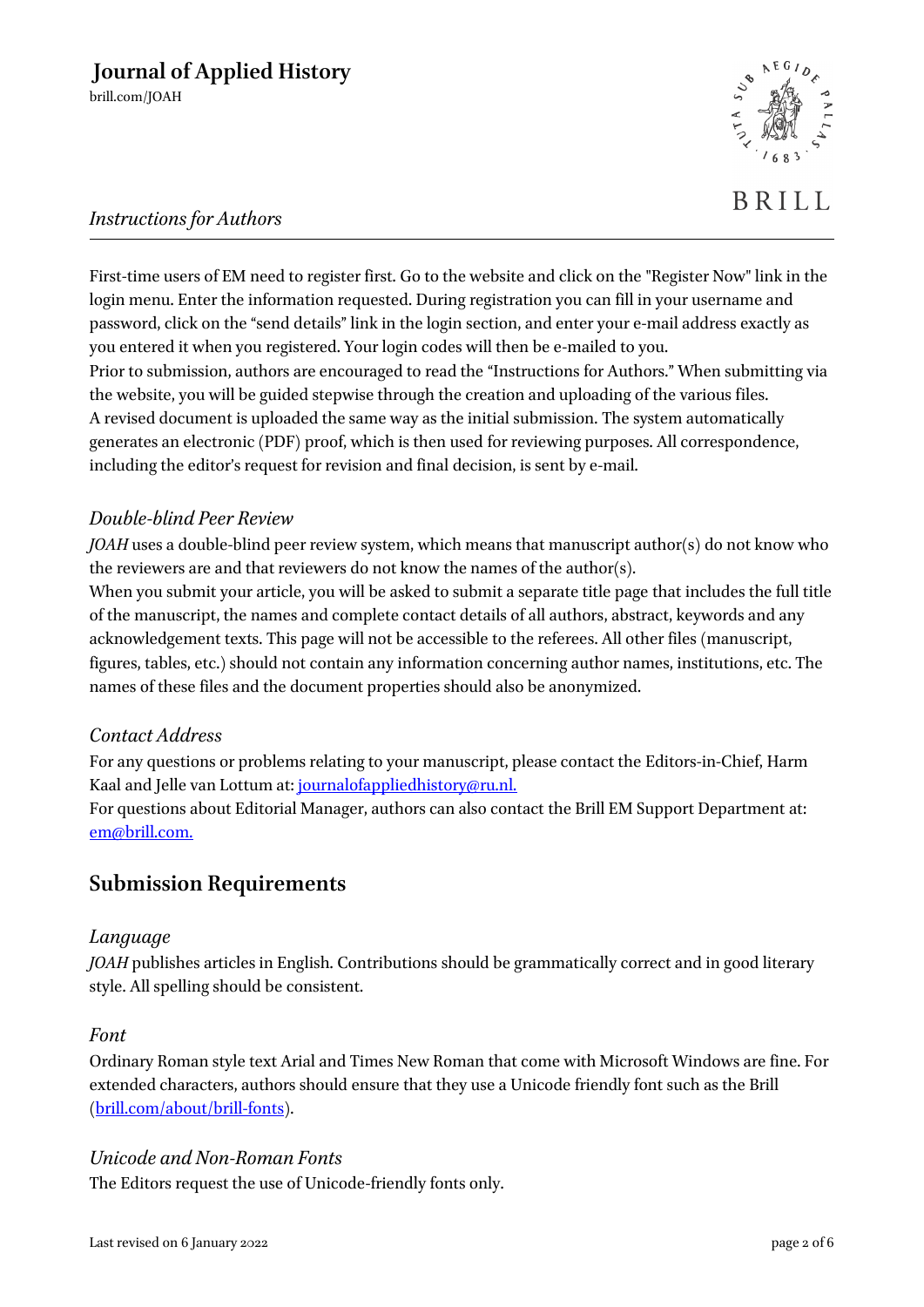

# BRILL

## *Instructions for Authors*

Updated versions of Times New Roman in Microsoft Windows contain Greek and Hebrew Unicode fonts. The Society of Biblical Literature has produced Hebrew and Greek Unicode fonts. The Hebrew comes with keyboard driver. They are available at [sbl-site.org/Resources/Resources\\_BiblicalFonts.aspx.](http://www.sbl-site.org/Resources/Resources_BiblicalFonts.aspx) If you have any questions about fonts or any other issue, please contact the editor.

## *Length*

*JOAH* publishes peer-reviewed articles (approx. 4,000- 7,000 words), although longer articles can be accepted after consultation with the editors.

## **Manuscript Structure**

### *Abstract and Keywords*

All manuscripts should be accompanied by an abstract in English of no more than 150 words and a list of no more than six or seven keywords.

### *Headings* **The First Level Heading** *The Second Level Heading*

## *References* References should be given in the footnotes, using an abbreviated form if given again.

### *General*

- Do not use dashes for repeated author names.
- Capitalization of titles in both headline-style or sentence-style is allowed. Please follow the same capitalization style as in the original title.
- Reverse italics in titles are permitted when applicable.
- The Reference List should be presented in roman script. Use a transcribed version of the reference where necessary. The original script can be included within square brackets.

### *Book*

A.A. Author and B. Author, *The Title of the Book* (Location: Publisher, 2022).

A. Author, *The Title of the Book* (Location: Publisher, 2022), 1–10.

A. Author and B. Author, *The Title of the Book*, 6<sup>th</sup> ed. (Location: Publisher, 2022).

### *Edited Book*

A. Editor, ed., *The Title of the Book* (Location: Publisher, 2022), 1–10.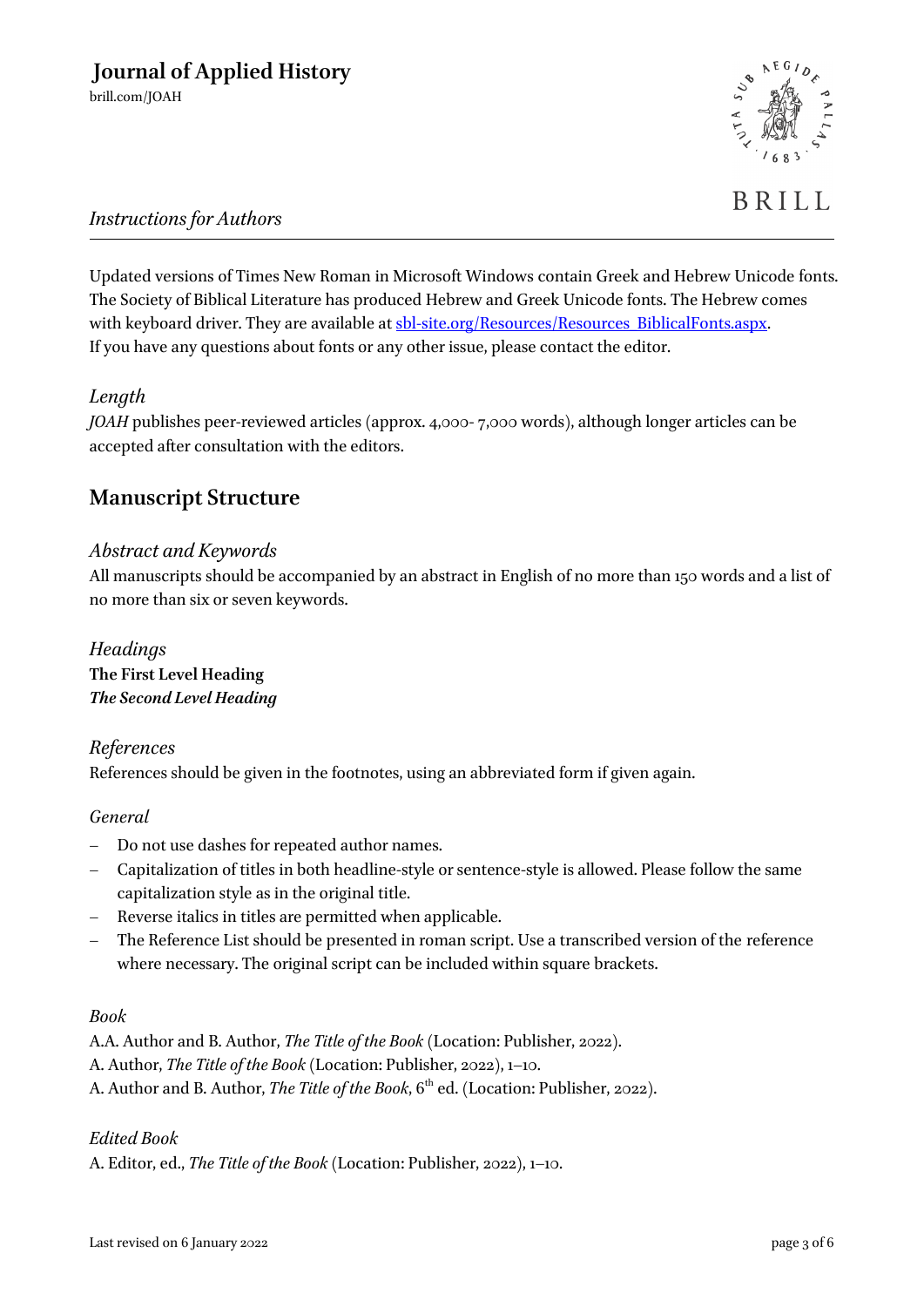

# BRILL

## *Instructions for Authors*

A. Editor and B.B. Editor, eds., *The Title of the Book* (Location: Publisher, 2022).

*Book without Author The Title of the Book* (Location: Publisher, 2022).

*Book by a Corporate Author or Organization* Organization Name. *The Title of the Book* (Location: Publisher, 2022).

## *Article in Edited Volume*

- A.A. Author and B. Author, "The Title of the Article." In *The Title of the Book,* eds. A. Editor, B. Editor and C. Editor (Location: Publisher, 2022), 1–10.
- A. Author, B. Author, and C. Author, "The Title of the Article." In *Proceedings of the Xth International Conference on Something 2022* (Location: Publisher, 2022), 1–10.

*Multi-Volume Work (as a Whole)*

A. Editor, ed., *The Title of the Work*. 2 vols. (Location: Publisher, 2022). A. Author, *The Title of the Work*. 2 vols. (Location: Publisher, 2022).

## *Multi-Volume Work (Specific Volume)*

A. Editor, ed., *The Title of the Work* (Location: Publisher, 2022), 2:1–10. A. Author, *The Title of the Work* (Location: Publisher, 2022), 2:1–10.

### *Journal Article*

A. Author, "The Title of the Journal article." *Journal Title* 70 (1) (2022), 1–10. A. Author, "The Title of the Journal article." *Journal Title* 70 (2022), 1–10.

*Pre–published Journal Article*

A. Author, "The Title of the Journal article." *Journal Title* (2022), 1–10. DOI 10.1163/1234567X–12345678.

### *Forthcoming Work*

A. Author, "The Title of the Journal article." *Journal Title* (forthcoming 2022), 1–10. A. Author, "The Title of the Journal article." *Journal Title* (forthcoming), 1–10. A. Author, *The Title of the Book* (Location: Publisher, forthcoming). *Dissertation or Thesis* A. Author, *The Title of the Thesis*, Dissertation (Department, University, 2022). A. Author, *The Title of the Thesis*, Degree Thesis (Department, University, 2022).

### *Newspaper Article*

A. Author, "The Title of the Article." *The Newspaper,* June 24, 2022, 1.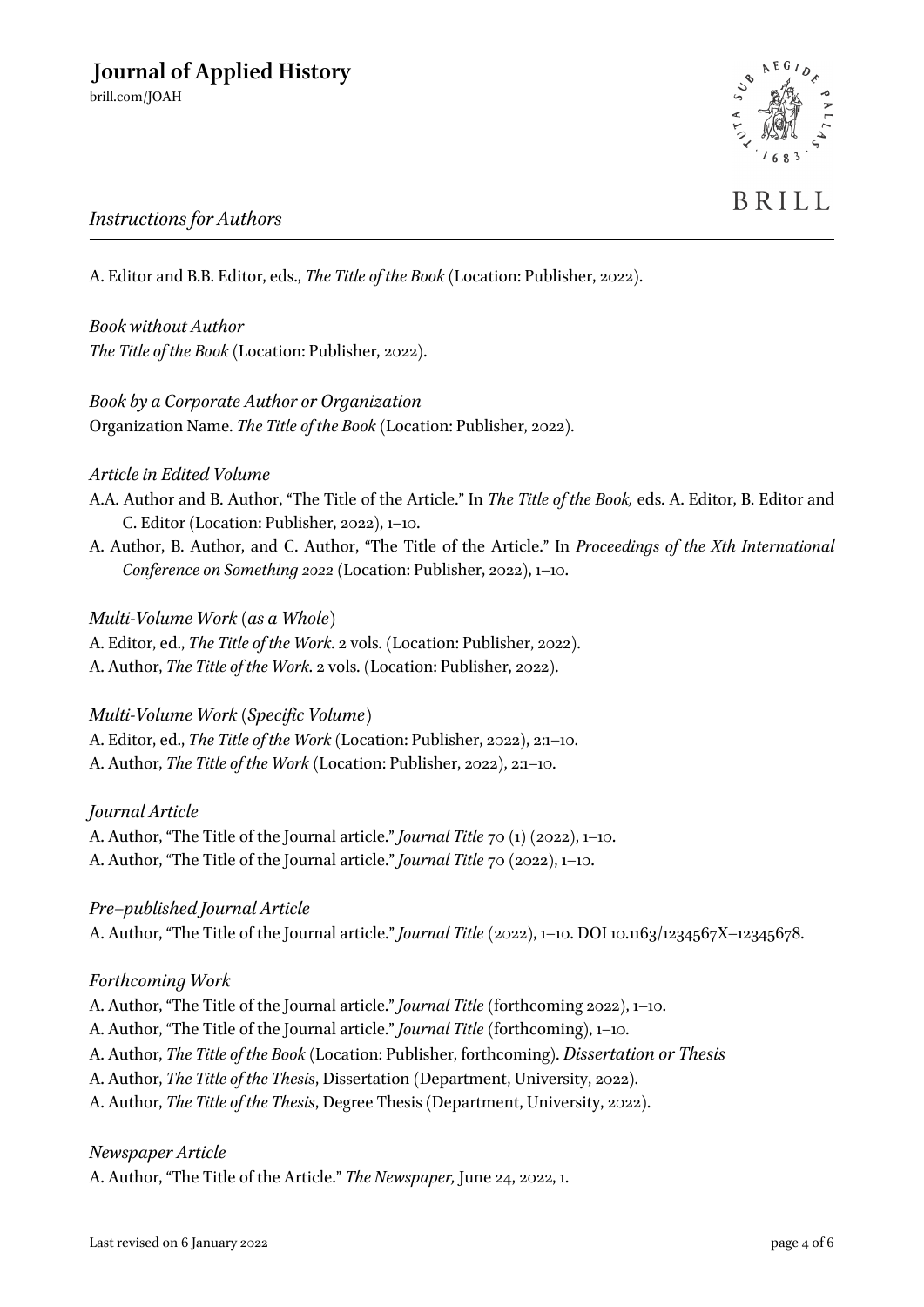

# BRILL

## *Instructions for Authors*

*Other-Language Work with Translated Title Included* A. Author, *De titel van het boek* [*The title of the book*] (Location: Publisher, 2022), 1–10. A. Author, "De titel van het artikel" [The title of the article]. *Journal Title* 70 (1) (2022), 1–10.

## *Work in Non-Roman Script*

- A. Author, *Nazvaniye knigi* [*Название книги*] (Location: Publisher, 2022).
- A. Author [A. Автор], *Nazvaniye knigi* [*Название книги*] (Location: Publisher, 2022).
- A. Author [A. Автор], "Nazvaniye stat'i zhurnala" [Название статьи журнала]. *Nazvaniye zhurnala*  [*Название журнала*] 70 (1) (2017), 1–10.

## *Translated Work*

A. Author, *The Title of the Book*, trans. A. Translator (Location: Publisher, 2022). A. Author, "The Title of the Journal article," trans. A. Translator. *Journal Title* 70 (1) (2022), 1–10.

## *Website, Blogpost, etc.*

A. Author, "The Title of the Article."url*,* June 24, 2022 (accessed May 30, 2021). "Merck ceo Ken Frazier and Tsedal Neely talk covid Vaccines, Racism and why leaders need to really act." https://www.youtube.com/watch?v=KJMekwILAJo&, July 10, 2022 (accessed July 11, 2022).

## **Publication**

## *Proofs*

Upon acceptance, a PDF of the article proofs will be sent to authors by e-mail to check carefully for factual and typographic errors. Authors are responsible for checking these proofs and are strongly urged to make use of the Comment & Markup toolbar to note their corrections directly on the proofs. At this stage in the production process, only minor corrections are allowed. Alterations to the original manuscript at this stage will result in considerable delay in publication and, therefore, are not accepted unless charged to the author. Proofs should be returned promptly.

## *E-offprints*

A PDF file of the article will be supplied free of charge by the publisher to authors for personal use. Brill is a RoMEO yellow publisher.

The Author retains the right to self-archive the submitted (pre-peer-review) version of the article at any time. The submitted version of an article is the author's version that has not been peer-reviewed, nor had any value added to it by Brill (such as formatting or copy editing). The Author retains the right to selfarchive the accepted (peer-reviewed) version without any embargo period. The accepted version means the version which has been accepted for publication and contains all revisions made after peer